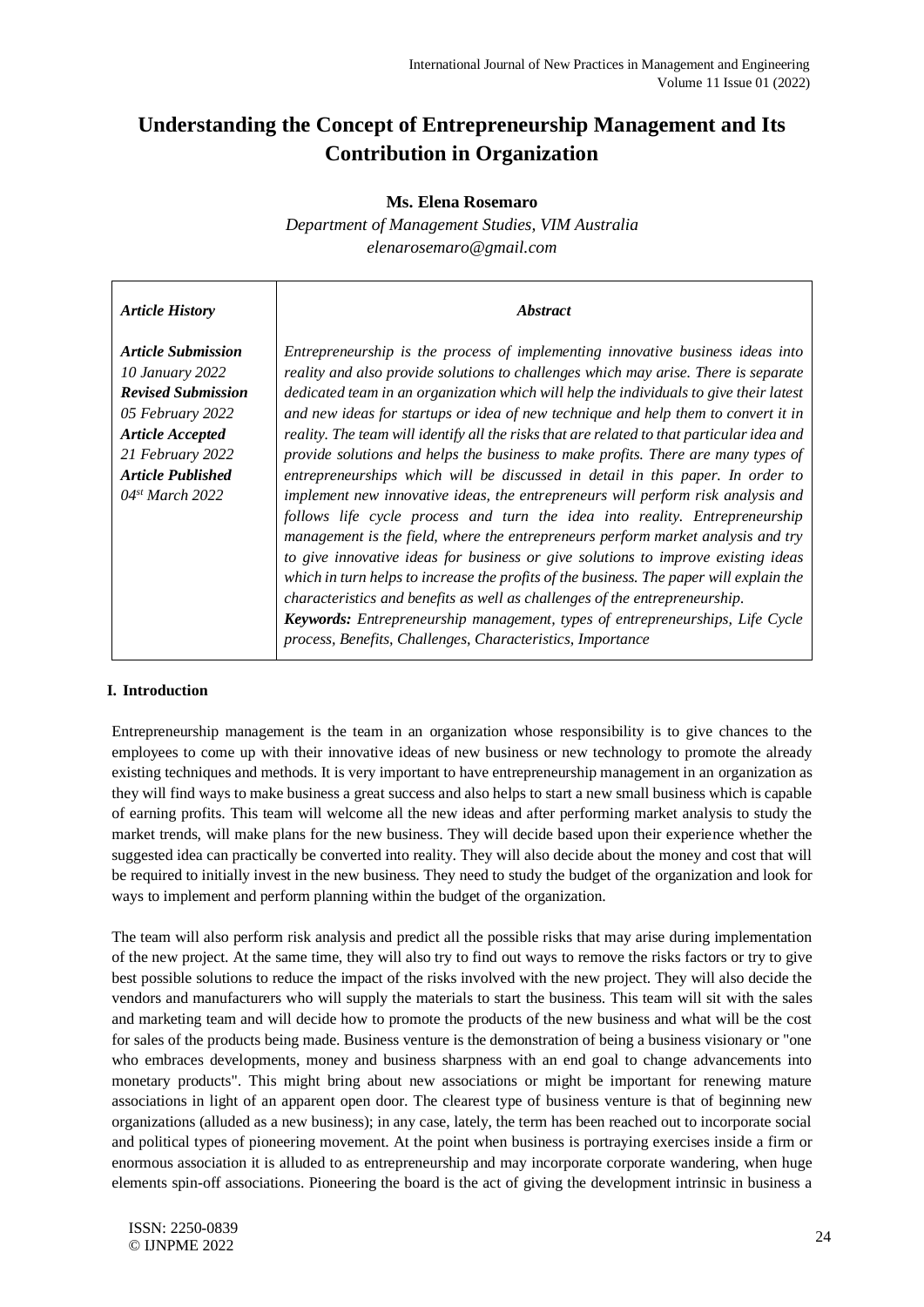stronger administration structure. Numerous new business visionaries have thoughts for organizations they need to begin, or items they need to make, yet don't have the foggiest idea how to deal with a private venture successfully. Nonetheless, dealing with another endeavor and dealing with a current organization requires various techniques and standards. Through pioneering the executives, one can deal with a developing business without restricting the innovativeness or enthusiasm of a start-up.

#### **II. Importance of Entrepreneurship Management**

Implementation of new innovative ideas and starting new business is made possible with the help of entrepreneurs. They play a major role to help the business or individuals to start a new project/business which will help them to make profits. The contribution of entrepreneur is very important as they have helped many start-ups to grow and earn a lot of money. Their capability and high prediction capability helps them to perform risk analysis efficiently which helps them to convert innovative ideas in reality. Following are the reasons which explains why having entrepreneurship management in an organisation is important:

- Increase in sales of business: Entrepreneurs uses their skills to promote the new products and services of new start-ups in such a way that the number of sales of the business increases and it helps the business to make more profits.
- Helps to attract new Clients: The ideas of promoting products of new business and targeting new markets for sales helps the start-ups to attract new clients and helps in making new revenue using new markets.
- Supports employees to give innovative ideas: It is seen that many employees working in business have unique innovative ideas for promoting the business products and services and even ideas for new products and services. The entrepreneurs motivate such employees and help them to convert their ideas into reality by providing all the support which they will need to start the new business. This way it helps to retain the employees within the organisation.
- Contribution in social community growth: Entrepreneurs targets group of people with common innovative goals and objectives and helps to promote their ideas by providing them support in every possible way. It helps to improve the efficiency of people with common goals etc.

Entrepreneurs can match their character, abilities, and innovativeness with client needs and market open doors. This clarifies the significance of business, presents the different kinds and styles of business, and depicts the abilities that are generally fundamental for arriving at innovative objectives. There is a lot of competition in the market and business should always look for new ideas of products and services and should have the capability to let the clients know that why they are better than others in the market. For all this to happen successfully the role of entrepreneurs in an organisation is very important and crucial. If the entrepreneurs are not efficient enough in their work, then how much ever the business has new ideas they will never be implemented. Therefore, a team of highly experienced and skilled professionals should be chosen to form entrepreneur team. They should have the capability to perform risk analysis properly and within given period of time.

#### **III. Types of Entrepreneurship Management**

#### **a. Small Business Entrepreneurship:**

- In this type of business, the individual can open their business. Only one person can decide to open up business of their interest.
- For example, a person can open business of clothes like ethnic wear.
- Later they can take help from their friends and family members to help in handling the daily activities of the business.
- One need to be always stayed motivated and focused on their business as they are the only care taker of the business.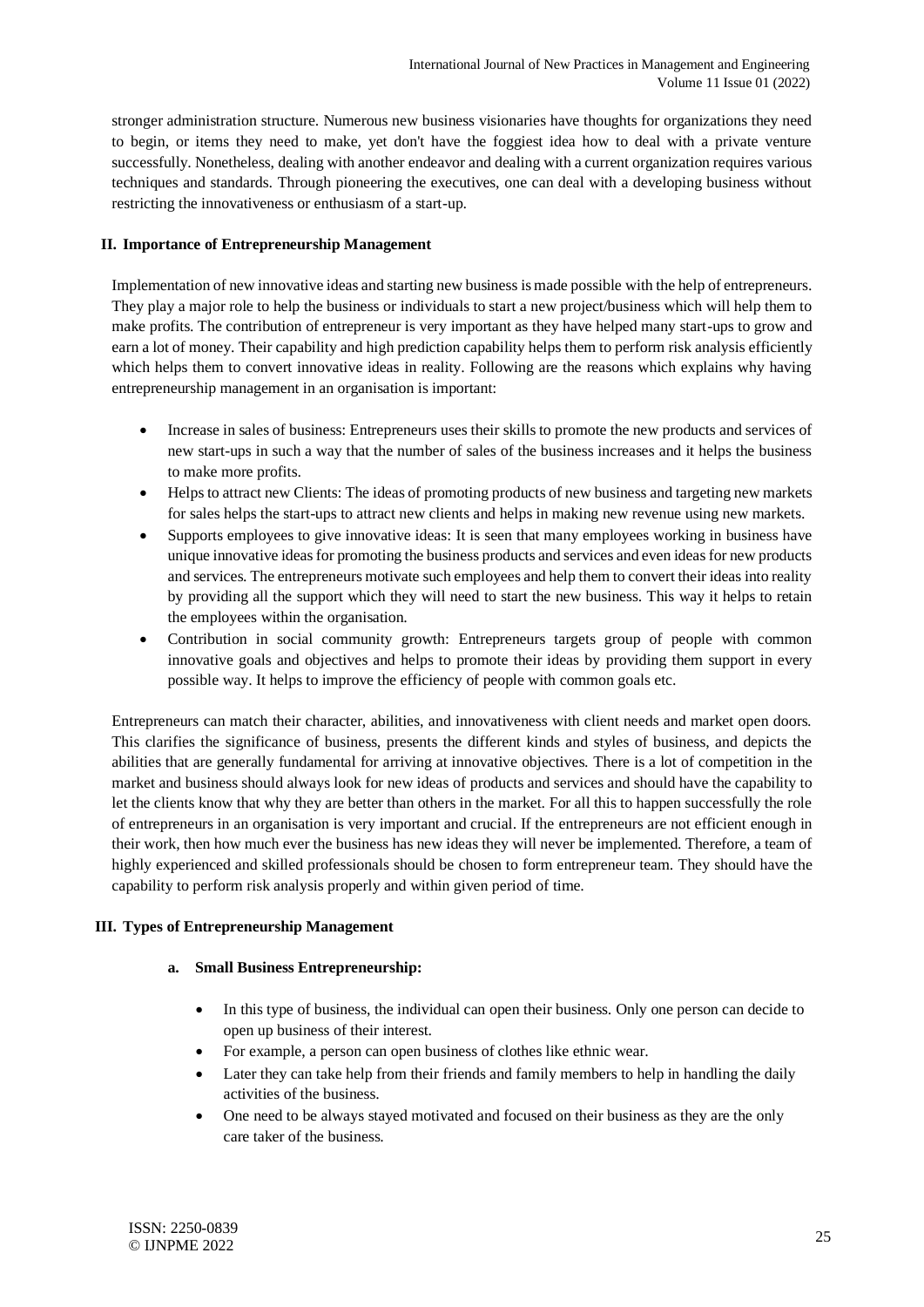## **b. Scalable Start-up Entrepreneurship:**

- This type of business depends upon the concept of the more the resources the more the sales. This focuses on business's repetitiveness and scalability.
- Their goal is to start with less and then make sudden and more profits over the period of time.
- They take help from investors by showing them that they have the best business idea and it will for guarantee will make profits.
- First before implementing this business idea, the individual should calculate the amount of money they have for investing and make long term goals to plan as how to increase the profits which will be beneficial for them as well as their investors.

## **c. Large Company Entrepreneurship:**

- These are large companies which always find new innovative ideas to provide new products and services for their clients.
- The main goal of this type of companies is not to start a new business but provide new services and products.
- They sometimes also will acquire small businesses who are not able to make profits. They will give their brand name and take over small business.
- They will also make sure that along with the growth of the business, they also provide opportunity to the employees for their personal growth.

#### **d. Social Entrepreneurship:**

- The goal of this type of entrepreneurship is to invent ideas which helps to make profit and helps to upgrade society and the people around them.
- Example would be implementing new methods of fun way learning, ideas and methods to promote products online, education in rural areas etc.

#### **e. Researcher Entrepreneurship:**

- In this type of entrepreneurship, the researchers will perform market research and understand the trends and then find out ways to implement new ideas of business.
- Their research depends upon the facts, data and information.
- Based upon above characteristics they will make plans as how to implement the new ideas in reality and make maximum profits out of it.

# **f. Buyer Entrepreneurship:**

- These are the buyers who instead of figuring out how to invest to start a business, will buy small business or companies and helps them to make profits.
- They will provide financial support and have equal shares in the profits made by the business.
- They stay active throughout the business process and helps in case of any difficulty.
- They may also handover their responsibility to someone else at any point of time.
- Innovative Entrepreneurship: As a trend-setter, you realize you should know all the time of the current economic situations to track down unique and inventive ways of upsetting them.
- Imaginative business is all changing the state of affairs and pushing limits.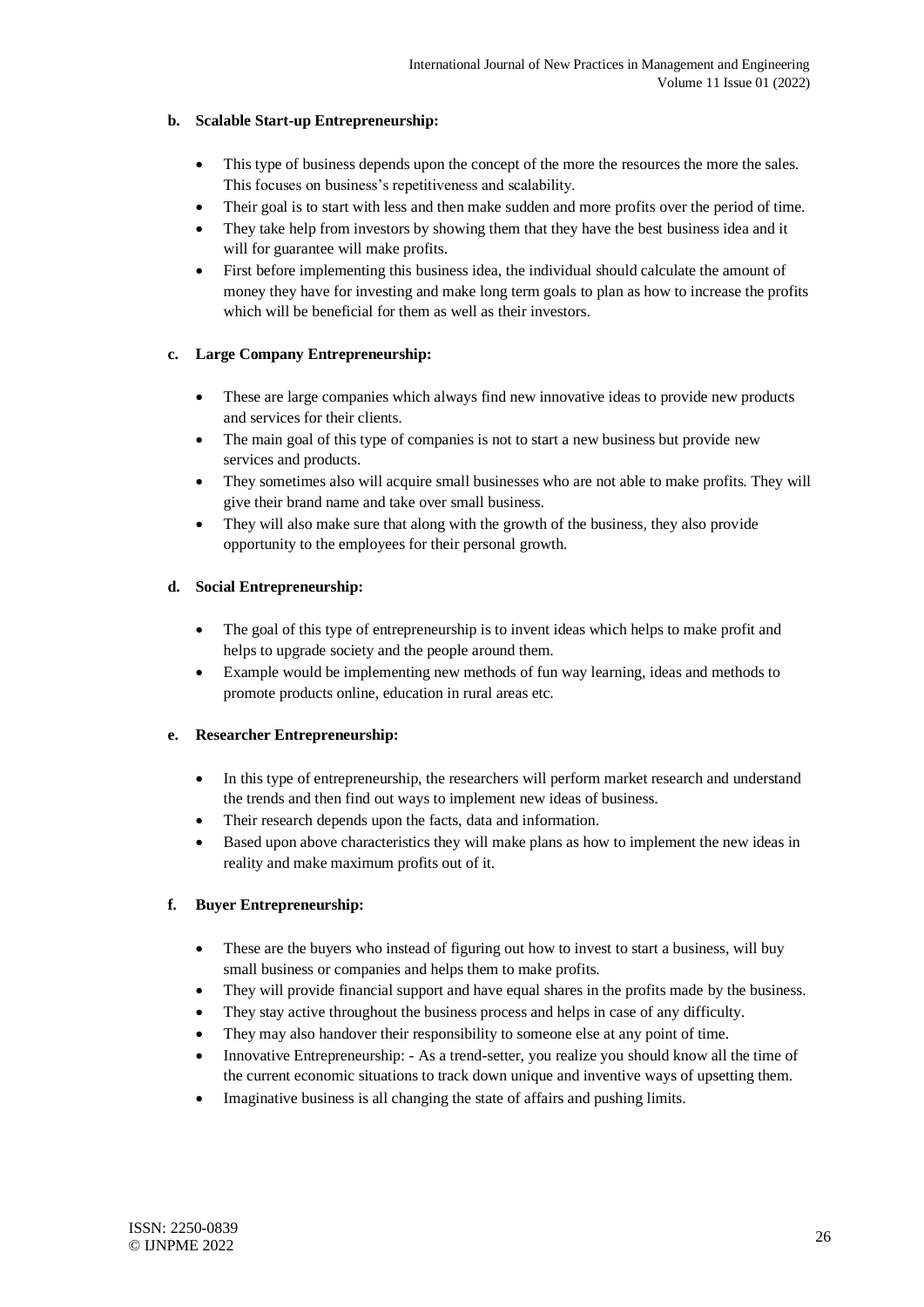The entrepreneurship is divided into four main categories which is shown in the figure below.



*Figure 1: Types of Entrepreneurship Management*

## **IV. Entrepreneurship Life Cycle Process:**

Following are the steps which an entrepreneur follows in order to implement new innovative business idea:



*Figure 2: Entrepreneurship Management Life Cycle*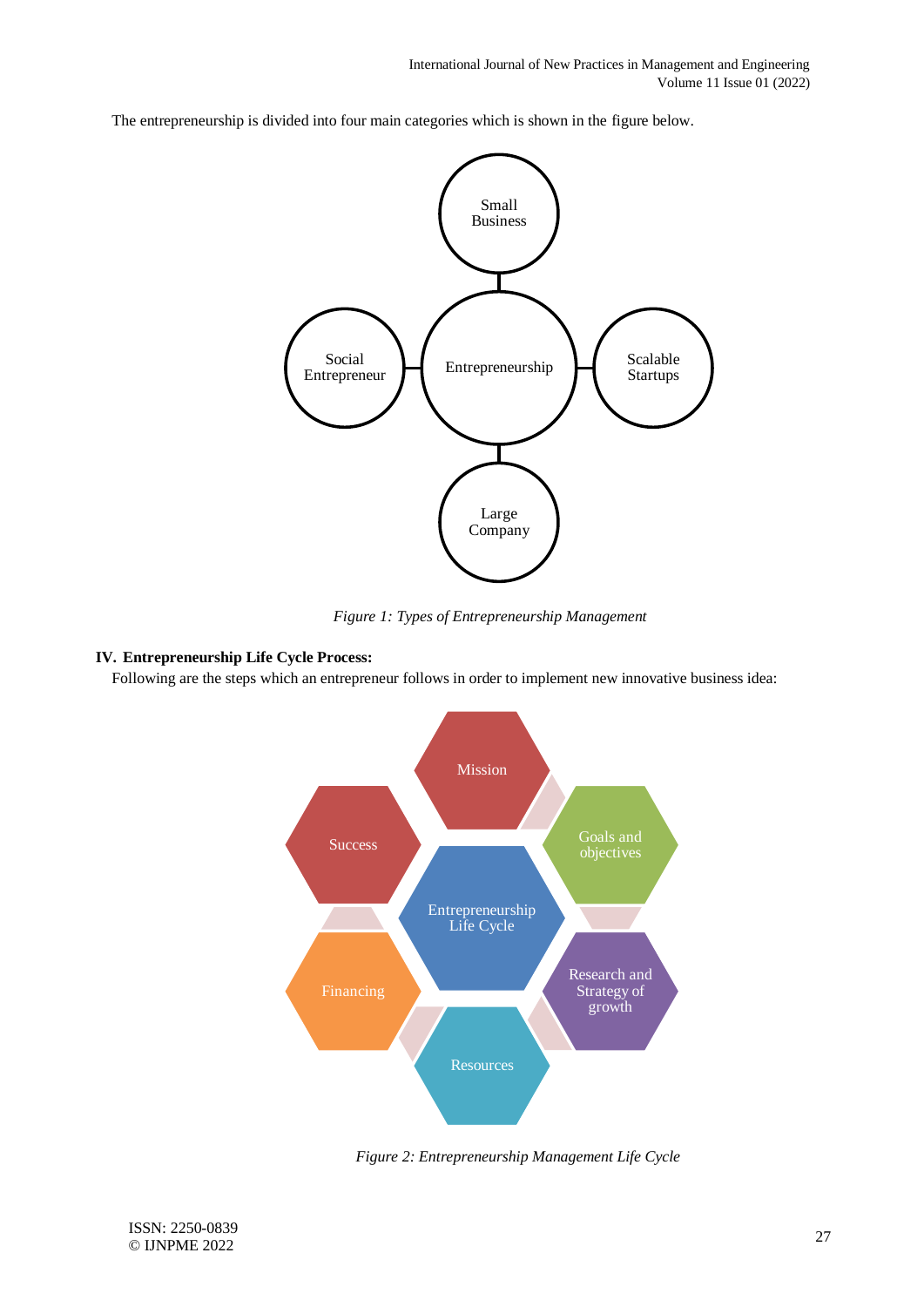- **Mission**: This is the first step where the entrepreneur explores the innovative ideas for starting new business opportunities. They will try to understand the mission of the idea of the business.
- **Goals and objectives**: In this step, the goals and objectives of the new idea will be discussed. It will be identified in this stage that what are the goals and objectives of the new business. How it will help to grow the business and how profits will be made.
- **Research analysis and strategy of growth**: The entrepreneurs will study the market trends and then analyses the risks involved in implementation of the new ideas. They will try to find out solutions to remove the risks factors and reduce its impact as much as possible. They will also plan how the business will grow over the period of time. Everything will be decided in this stage and will be implemented in later stages.
- **Resources**: In this step, the procurement of resources like human as well as machines, vendors, suppliers all will be decided which will help to start the business.
- **Financing**: In this stage the budget and investment plans will be made. They will decide as how much investment is needed to initially start the business and how more investments are needed over the period of time.
- **Success**: The entrepreneurs will always monitor the growth of the business. They will keep adding or removing new techniques of promotion of the brand as and when they need. Their main goal will always be to make good profits and achieve success.

#### **V. Advantages of Entrepreneurship Management**

- **Opportunities to explore**: When one is working like an entrepreneur than they always keep exploring new ways and techniques which always helps them to grow personally as well as career growth.
- **Be your own boss concept**: Since entrepreneurs does not work under someone so they are their own bosses and does need to work under pressure. This way there are more chances that they provide with latest new unique ideas as they will be working without any pressure.
- **Motivates employees**: The entrepreneurs in the business always motivates and encourages the employees to provide their innovative ideas and helps them to implement those in reality.
- **Promotes start-ups**: These days the concept of start-up is growing as the individuals can start their own companies with the help and support of the entrepreneurs.

#### **VI. Disadvantages of Entrepreneurship Management**

- **Slow growth**: The career growth of entrepreneurs is slow as they have to be very creative while giving ideas for business and need to be have a lot of patience to get appreciated for their work as the business will take time to grow.
- **Less chances of success**: The is chances that the ideas given by entrepreneurs does not succeed. So, the chances of failure of business ideas are there.
- **Effort and time required is higher**: The efforts and time taken to implement the new business idea is always more as compared to other traditional methods. Hence, they need to be very active and have patience throughout the process.

#### **VII. Conclusion**

Business is the most common way of executing inventive business thoughts into the real world and furthermore give answers for difficulties which might emerge. There is independent devoted group in an association which will assist the people with giving their most recent thoughts for new companies or thought of new procedure and assist them with changing over it in all actuality. The group will distinguish every one of the dangers that are connected with that specific thought and give arrangements and assists the business with creating gains. To carry out new inventive thoughts, the business visionaries will perform hazard examination and follows life cycle interaction and transform the thought into the real world. Business the board is the field, where the business people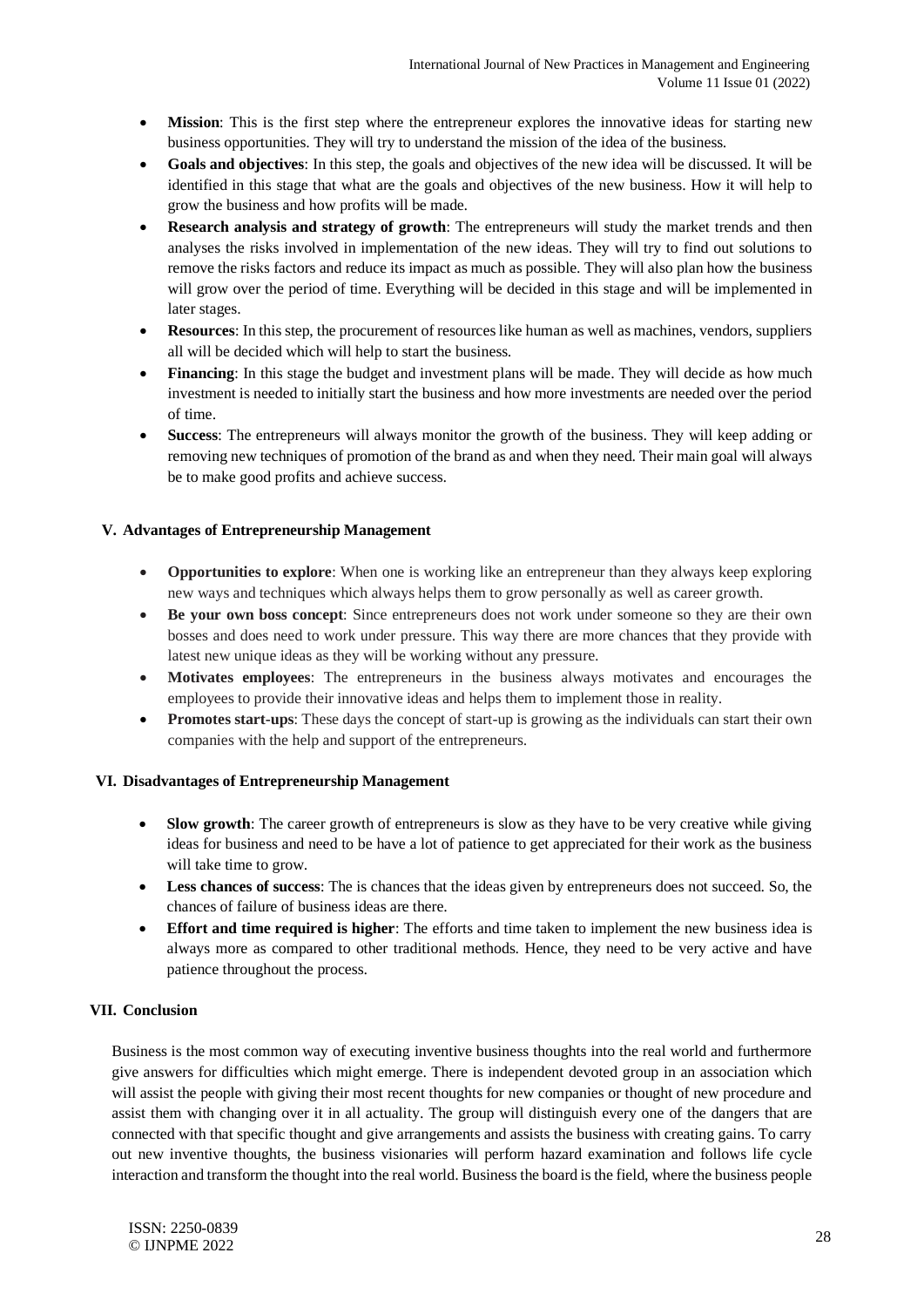perform market investigation and attempt to give creative thoughts for business or give answers for further develop existing thoughts which assists with expanding the benefits of the business.

#### **References**

- [1] Amir, Pirich, Knuckey, S., and Campbell, J. (2001), "An Interface Between Entrepreneurship and Innovation New Zealand perspective" prepared for DRUID Nelson & Winter Conference 2001, Denmark: Aalborg University, Vol. 16, pp.1-50.
- [2] Andersen, R.A., Asanuma, C., Essick, G., and Siegel, R.M. (1990), Corticocortical Connections of Anatomically and Physiologically Defined Subdivisions within the Inferior Parietal Lobule, Journal of Comparative Neurology, Vol. 296, pp.65-113.
- [3] Antoncic, B. and Hisrich, R.D. (2003), Clarifying the Entrepreneurship Concept, Journal of Small Business and Enterprise Development, Vol. 10, No. 1, pp.7-24.
- [4] Brazeal, D.V. and Herbert, T.T. (1996), "The Genesis of Entrepreneurship", www.sbaer.uca.edu/research/usasbe/1996/pdf/ 27.pdf.
- [5] Bygrave, W.and Minnitti, D. (2003), The Entrepreneurship Paradigm (I): A Philosophical Look at its Research Methodologies, Entrepreneurship Theory and Practice, Vol. 14, No. 1, pp.1-26.
- [6] Danny, Miller, (1983), "The Correlates of Entrepreneurship in Three Types of Firms", Management Science Journal, Vol. 27, No. 7, pp.133-142.
- [7] Ensley, M.D., Carland, J.W., and Carland, J.C. (2000), "Investigation of the Existence of the Lead Entrepreneur", Journal of Small Business Management, Vol. 38, No. 4, pp.59-77.
- [8] Ferreira, J. (2001), Corporate Entrepreneurship: A Strategic and Structural Perspective, New England Journal of Entrepreneurship, Vol. 4, No. 2, pp.59-71.
- [9] Floyd, S.W. and Woolridge, B. (1999), "Knowledge Creation and Social Network in Corporate Entrepreneurship: The Renewal of Organizational Capability". Entrepreneurship Theory and Practice Journal. Vol. 23, No. 3, pp.123-143.
- [10] Guth, W. D. and Ginsberg, A. (1990), Guest Editor's Introduction: Corporate Entrepreneurship, Strategic Management Journal, Vol. 11, No. 4, pp.5-15.
- [11] Harper, D.A. (2003), Foundations of Entrepreneurship and Economic Development, New York: Routledge. Hair, J.F. Jr., Anderson, R.E., Tatham, R.L., and Black, W.C. (1998), Multivariate Data Analysis (Fifth Edition), New Jersey: Prentice Hall.
- [12] Harris, M. and Alburi, D. (2009), "Human Resources and Their Roles to Achieving Entrepreneurship", National Endowment Science Technology and Art, London.
- [13] Hasanmoradi, Narges and Ghahramani, Mohammad (2008), A Model for Assessment of University Entrepreneurship Capability (Uec): A Case Study in Iranian Universities, EABR & 1 TLC Conferences Proceedings Rothenburg, Germany.
- [14] Hill, M. Elizabeth, (2003), The Development of an Instrument to Measure Intrapreneurship: Entrepreneurship within the Corporate Setting, Unpublished PhD, Dissertation, Rhodes University.
- [15] Hisrich, R.D., Peters, M.P., and Shepherd, D.A. (2005), Entrepreneurship, N.Y.: McGraw- Hill/ Irwin, Sixth Edition. Hofstede, G.J. (2001), Corporate Culture, Available: http://www.auxillium.com/culture.shtml. Hofstede, G.J. (2002), A Summary of My Ideas about Organizational Culture, http://cwis.kub.nl/~fsw\_2/iric/hofstede.
- [16] Jennings, D.F. and Seaman, S.L. (1990), Aggressiveness of Response to New Business Opportunities Following Deregulation: An Empirical Study of Established Financial Firms, Journal of Business and Venturing, Vol. 5, pp.177-189.
- [17] Kidwell, Roland E. and Valentine, Sean R. (2009), "Positive Group Context, Work Attitudes, and Organizational Misbehavior: The Case of Withholding Job Effort", Journal of Business Ethics, Vol. 86, pp.15-28.
- [18] King, D. and Boehlje, M. (2000), Extension: On the Brink of Distinction or Extinction?
- [19] Kuratko, D. F., Naffziger, D.W., and Montagno, R.V. (1993), Implement Entrepreneurial Thinking in Established Organizations, SAM Advanced Management Journal, Vol. 58, No. 1, pp.28-39.